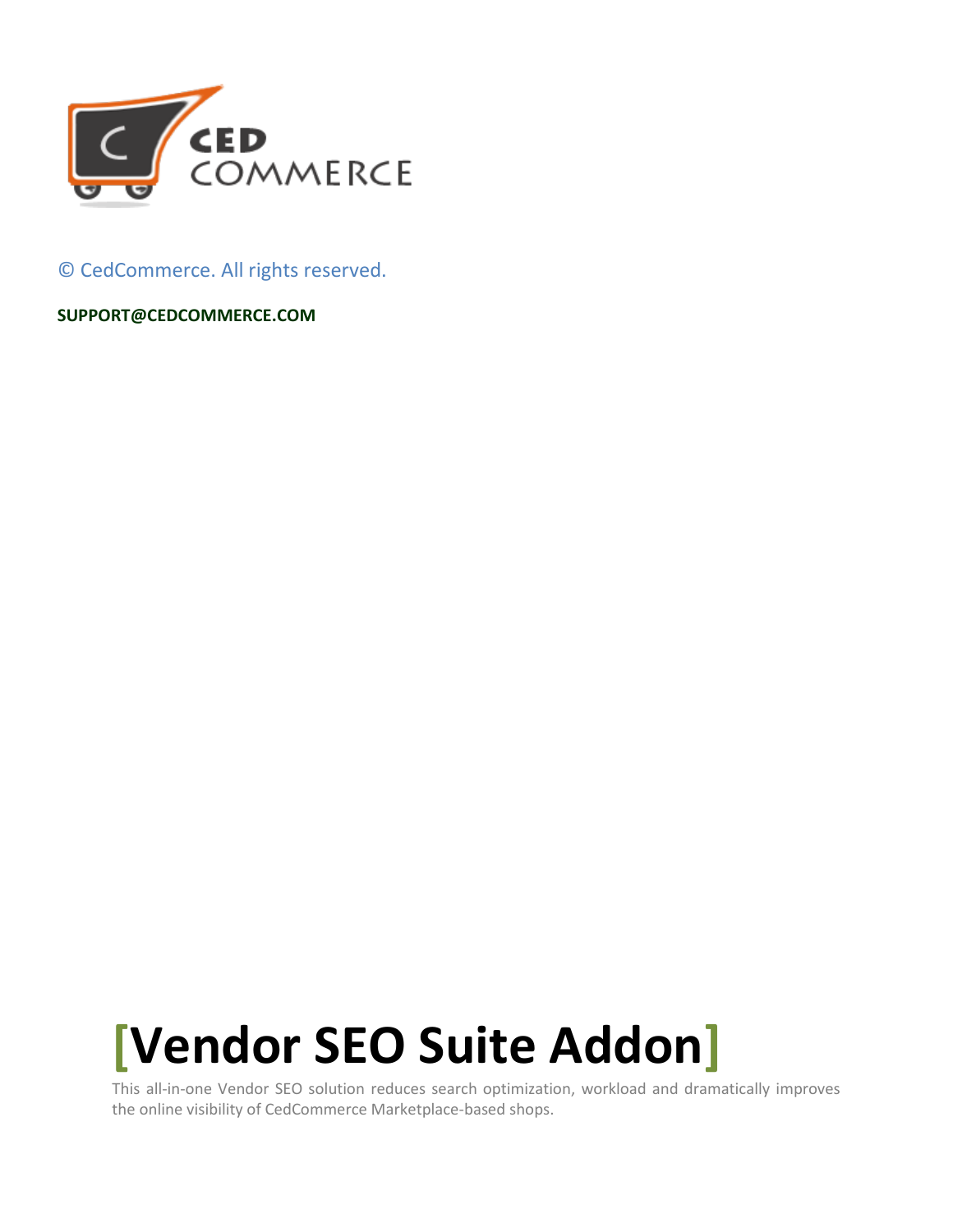

## **Vendor SEO Suite Addon**

## **User Manual**

*Version* **– 0.0.1**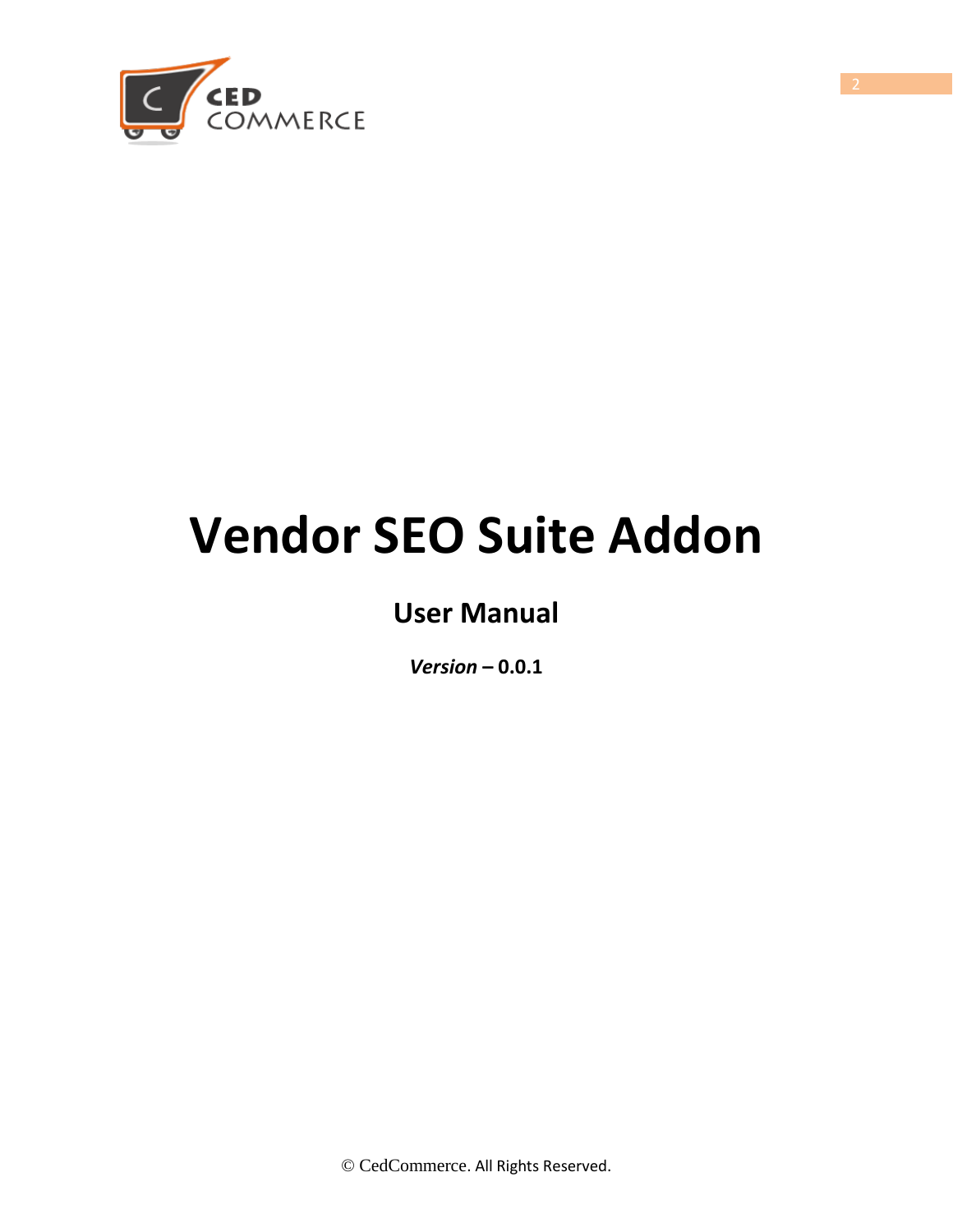

#### **Contents**

<span id="page-2-0"></span>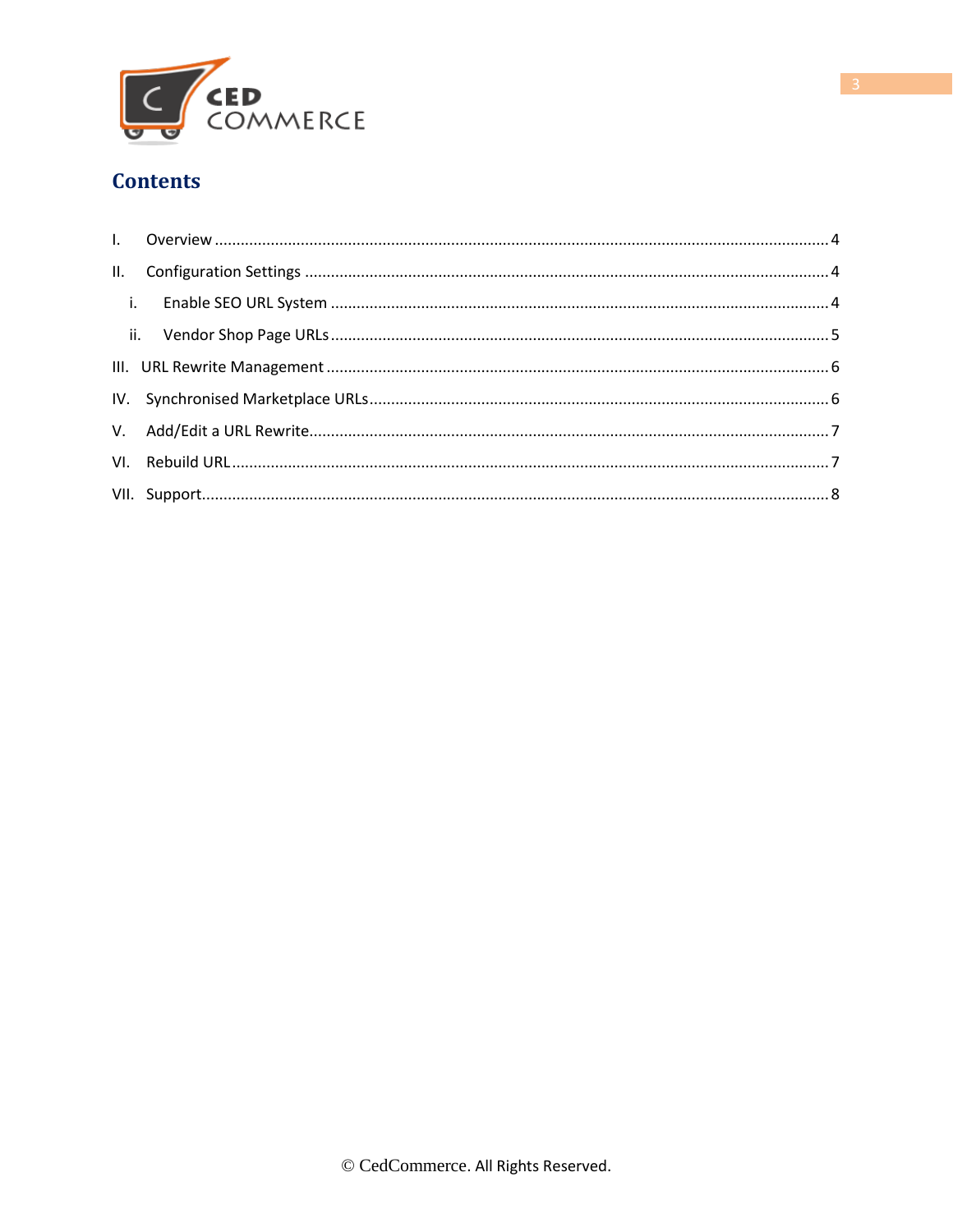

## **Overview**

This all-in-one Vendor SEO solution reduces search optimization, workload and dramatically improves the online visibility of CedCommerce Marketplace-based shops. It is an admin related module and has got nothing to do with frontend. It helps the site owner to change the URLs according to his needs by allowing him to specify his own URLs by editing the default URLs being used, but custom URLs should not be any random URLs, they should be proper URLs maintaining the standard.

A special feature of this addon is that it also displays suggested URLs also called **Nice URLs (Request Path)** in this case which help the user to have a reference of what kind of custom URLs should be given.

**Key Features:**

- 1. **SEO friendly:** URL of vendor-related pages can be changed from the admin panel.
- 2. **Sub domain mapping:** vendor panel can be mapped at the sub domain of the site.

For Example:

- 1. If your domain is [http://www.yourdomain.com](http://www.yourdomain.com/) then vendor panel can be mapped at a sub-domain like **[http://seller.yourdomain.com](http://seller.yourdomain.com/)** or **[http://vendor.yourdomain.com](http://vendor.yourdomain.com/)**
- 2. Sub domain prefix can be decided by the admin from the admin panel.

## <span id="page-3-0"></span>**Configuration Settings**

The configuration settings can be opened from **CsMarketplace > Vendor Configuration** in the menu section.

#### **i. Enable SEO URL System**

| Save Config<br><b>Vendor Configuration</b> |                                                                                     |          |  |  |  |
|--------------------------------------------|-------------------------------------------------------------------------------------|----------|--|--|--|
| General                                    |                                                                                     | ٥        |  |  |  |
| Enable SEO URL System                      | $\overline{\phantom{a}}$<br>Yes                                                     | [GLOBAL] |  |  |  |
| <b>Vendor Panel Base URL</b>               |                                                                                     |          |  |  |  |
| Use Custom Vendor Panel URL                | Yes<br>$\left  \cdot \right $                                                       | [GLOBAL] |  |  |  |
| <b>Custom Vendor Panel URL</b>             | http://seller.yourdomain.com                                                        | [GLOBAL] |  |  |  |
|                                            | A Make sure that base URL ends with '/' (slash), e.g.<br>http://yourdomain/magento/ |          |  |  |  |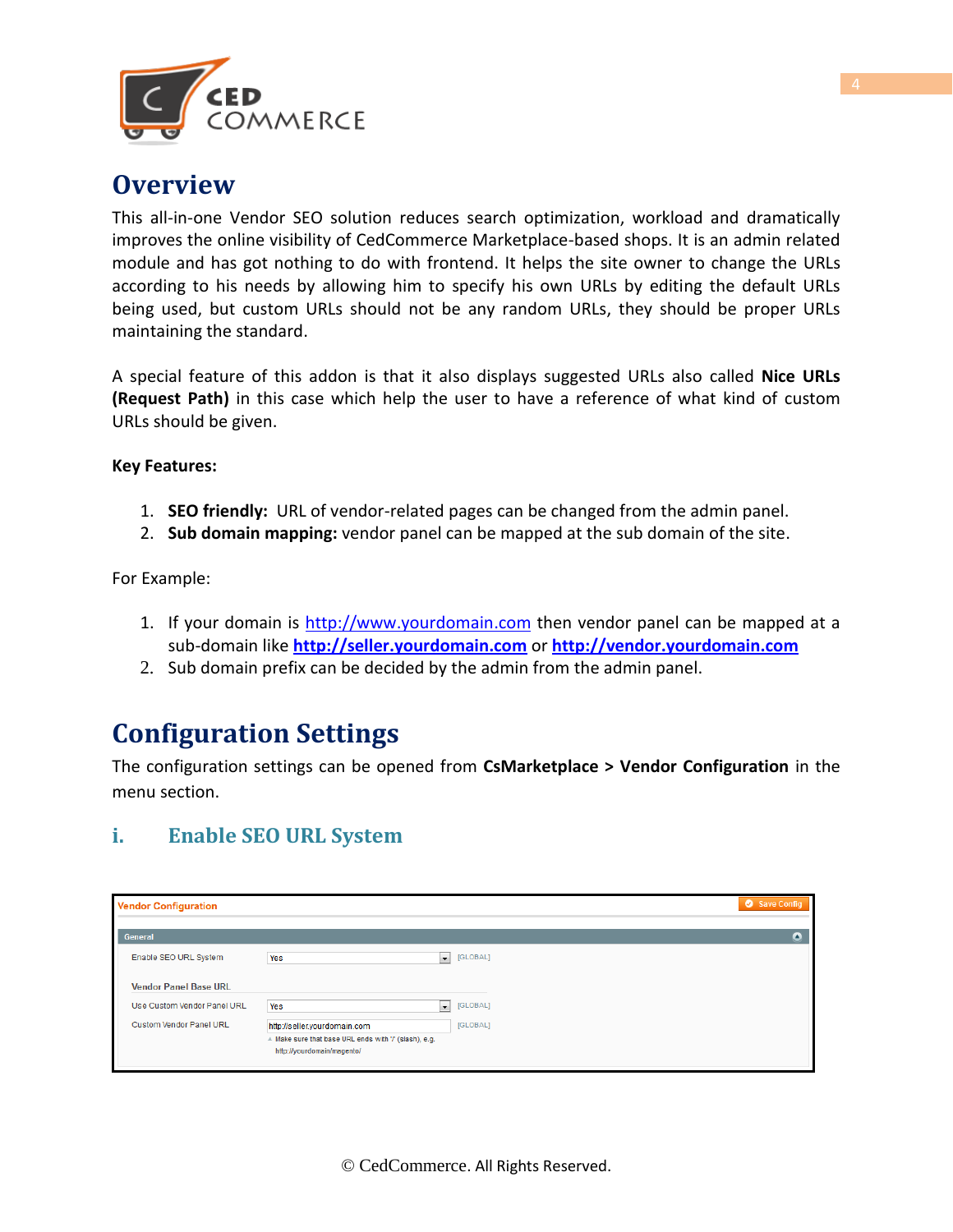

Locate the "Enable SEO URL System" field and set it to Yes to display SEO related options in the admin panel. If you would like to provide a sub-domain to your sellers then you can select Yes in the "Use Custom Vendor Panel URL" field and thereafter provide a sub-domain URL as per your wish in the "Custom Vendor Panel URL" field.

**Note:** This sub-domain feature will work only in case you have a sub-domain of your site. This feature can be provided as a **service** only as it demands some customization like creating a subdomain at your site, mapping it to the site and the vendor panel by adding certain pieces of code in some files. For this, we need your cPanel details alongwith your store URL, admin panel login details and ftp details. You will also have to create a ticket on our website at <http://support.cedcommerce.com/> with all the details mentioned over here. Then our developers will do it for you as soon as possible.

#### **ii. Vendor Shop Page URLs**

| Marketplace URL Suffix     | .shop                                         | [GLOBAL] |
|----------------------------|-----------------------------------------------|----------|
|                            | A Synchronize Marketplace URLs needed.        |          |
| Marketplace Shop URLs Path | seller                                        | [GLOBAL] |
|                            | A This path will be used in seller shop urls. |          |

In order to change the URL of Vendor Shop page navigate to "SEO Information (CsMarketplace Page)" tab and specify the suffix in the "Marketplace URL Suffix" field and URL-key for Vendor Shop page. The suffix can be anything like .shop, .html, .php, etc. but it should be valid.

So now if the URL for Vendor Shop page (**Vendor Panel > Go to Shop** in the left side menu) was [http://demo.cedcommerce.com/magento/marketplace-addons/index.php/vendor-](http://demo.cedcommerce.com/magento/marketplace-addons/index.php/vendor-shop/watsons.html)

[shop/watsons.html](http://demo.cedcommerce.com/magento/marketplace-addons/index.php/vendor-shop/watsons.html) then after changing it would become like this <http://demo.cedcommerce.com/magento/marketplace-addons/index.php/seller/watsons.shop> if suffix is ".shop" and URL path is "seller" as shown in the above screenshot.

Whenever the shop URL is changed it gets directly reflected in the frontend URL but in order to change vendor panel URLs, synchronization has to be performed every-time the change is done otherwise the changes won't be reflected at frontend.

After making all the necessary changes in the Configuration settings click on the "Save Config" button to save the changes made in the system.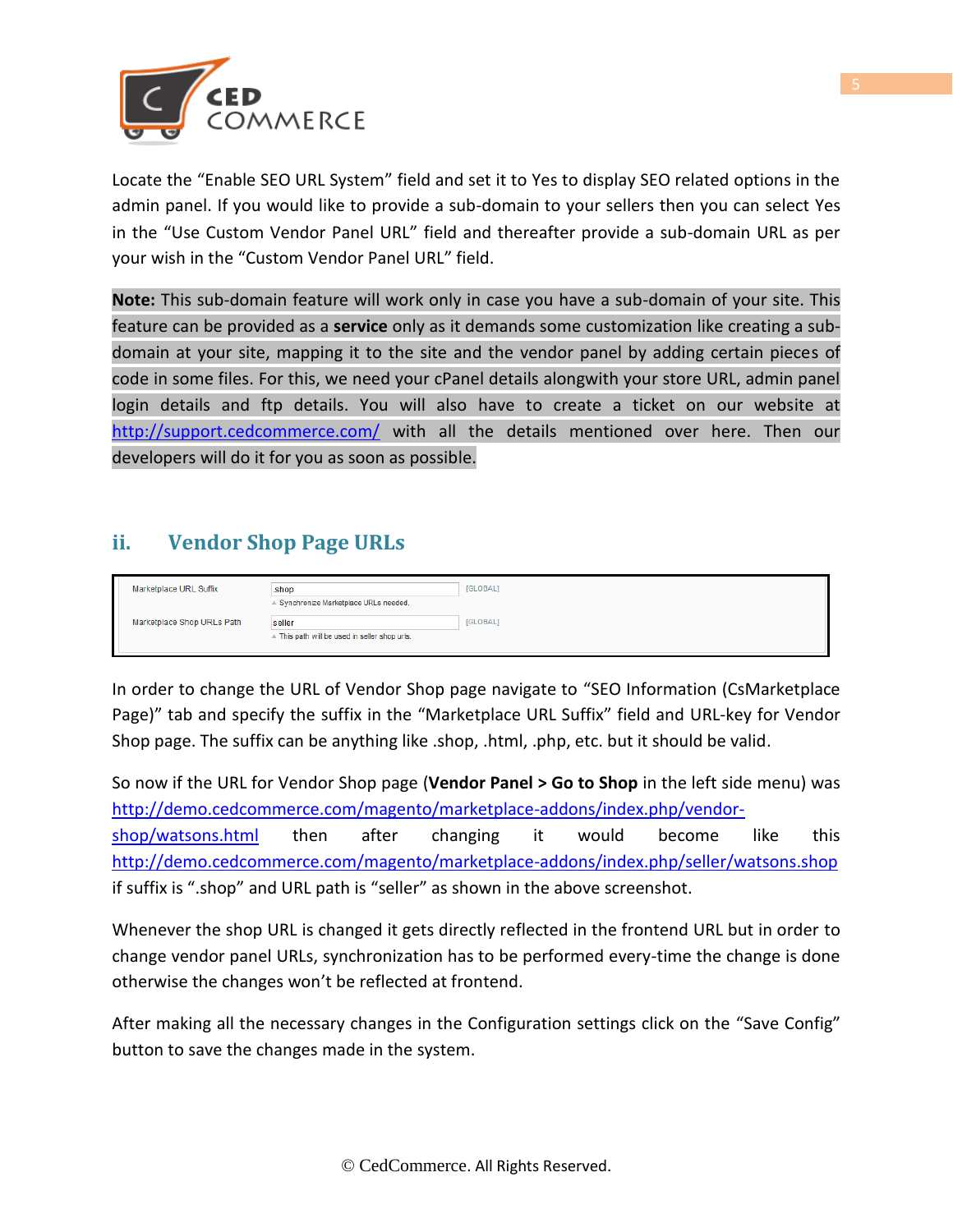

## **URL Rewrite Management**

This section allows the admin to change the URLs. To open this section, select **CsMarketplace > URL Rewrite Management** option from the menu section. Following page will appear:-

|                  | Magento Admin Panel           |                                                          |                          |                                       | <b>Global Record Search</b>                       | Logged in as admin                    | Try Magento Go for Free   Log Out   |
|------------------|-------------------------------|----------------------------------------------------------|--------------------------|---------------------------------------|---------------------------------------------------|---------------------------------------|-------------------------------------|
| Dashboard        | Catalog<br><b>Sales</b>       | <b>Mobile</b><br><b>Customers</b><br><b>Promotions</b>   | Newsletter<br><b>CMS</b> | <b>Reports</b>                        | System<br><b>CsMarketplace</b>                    |                                       | C Get help for this page            |
|                  |                               |                                                          |                          |                                       | <b>Manage Vendors</b>                             |                                       |                                     |
|                  | <b>URL Rewrite Management</b> |                                                          |                          |                                       | Vendor Attributes                                 | <b>O</b> Synchronize Marketplace URLs | Add New URL Rewrite                 |
|                  |                               |                                                          |                          |                                       | <b>Vendor Products</b>                            |                                       |                                     |
| Page             |                               | of 2 pages   View 20   per page   Total 22 records found |                          |                                       | Vendor Orders                                     |                                       | <b>Reset Filter</b><br>Search       |
| ID               | Name                          | <b>Request Path</b>                                      |                          | <b>Target Pr</b>                      | <b>Vendor Transactions</b>                        | <b>Status</b>                         | <b>Rebuild URL</b><br><b>Action</b> |
|                  |                               |                                                          |                          |                                       | <b>URL Rewrite Management</b>                     |                                       |                                     |
| 22               | <b>Transaction Settings</b>   | transaction_settings.shop                                |                          | csmarke                               | Vendor Configuration                              | <b>READY</b>                          | <b>Rebuild URL</b><br>Edit          |
| 21               | Settings                      | settings.shop                                            |                          |                                       | csmarketplace/vsettings                           | <b>READY</b>                          | Edit<br><b>Rebuild URL</b>          |
| 20               | <b>Product Reports</b>        | product reports.shop                                     |                          |                                       | csmarketplace/vreports/vproducts/                 | <b>READY</b>                          | Edit<br><b>Rebuild URL</b>          |
| 19               | <b>Order Reports</b>          | order_reports.shop                                       |                          |                                       | csmarketplace/vreports/vorders23/                 | <b>READY</b>                          | <b>Rebuild URL</b><br>Edit          |
| 18               | <b>Reports</b>                | reports.shop                                             |                          |                                       | csmarketplace/vreports/                           | <b>READY</b>                          | Edit<br><b>Rebuild URL</b>          |
| 17               | Transactions                  | transactions.shop                                        |                          |                                       | csmarketplace/vpayments/index                     | <b>READY</b>                          | Edit<br><b>Rebuild URL</b>          |
| 16               | <b>Orders</b>                 | orders.shop                                              |                          |                                       | csmarketplace/vorders/index                       |                                       | Edit<br><b>Rebuild URL</b>          |
| 15               | <b>Vendor Profile</b>         | vendor profile.shop                                      |                          |                                       | csmarketplace/vendor/profileview/<br><b>READY</b> |                                       | Edit<br><b>Rebuild URL</b>          |
| 14               | Dashboard                     | dashboard.shop                                           |                          |                                       | csmarketplace/vendor/index                        |                                       | Edit<br><b>Rebuild URL</b>          |
| 13               | <b>New Product</b>            | new_product.shop                                         |                          |                                       | csmarketplace/vproducts/new                       | <b>READY</b>                          | Edit<br><b>Rebuild URL</b>          |
| 12               | <b>Advanced New Product</b>   | advanced new product.shop                                |                          |                                       | csproduct/vproducts/new                           | <b>READY</b>                          | Edit<br><b>Rebuild URL</b>          |
| 11               | <b>Manage Products</b>        | manage products.shop                                     |                          |                                       | csmarketplace/vproducts/index                     | <b>READY</b>                          | <b>Rebuild URL</b><br>Edit          |
| 10 <sup>10</sup> | Advanced Manage<br>Products   | advanced_manage_products.shop                            |                          |                                       | csproduct/vproducts/index                         | <b>READY</b>                          | Edit<br><b>Rebuild URL</b>          |
| 9                | Read                          | read.shop                                                |                          |                                       | csvendorchat/index/inbox                          | <b>READY</b>                          | <b>Rebuild URL</b><br>Edit          |
| 8                | Unread                        | unread.shop                                              |                          |                                       | csvendorchat/index/sent                           | <b>READY</b>                          | Edit<br><b>Rebuild URL</b>          |
| 7                | Messages                      | messages.shop                                            |                          | csvendorchat                          |                                                   | <b>READY</b>                          | <b>Rebuild URL</b><br>Edit          |
| 6                | Vendor Profile Edit           | vendor profile edit.shop                                 |                          |                                       | csmarketplace/vendor/profile/                     | <b>READY</b>                          | <b>Rebuild URL</b><br>Edit          |
| 5                | Vendor Forgot Password        | vendor forgot password.shop                              |                          | csmarketplace/account/forgotpassword/ |                                                   | <b>READY</b>                          | Edit<br><b>Rebuild URL</b>          |
| 4                | <b>Vendor Registration</b>    | vendor_registration.shop                                 |                          |                                       | csmarketplace/account/create/                     | <b>READY</b>                          | <b>Rebuild URL</b><br>Edit          |
| 3                | Vendor Login                  | vendor_login.shop                                        |                          |                                       | csmarketplace/account/login/                      | <b>READY</b>                          | Edit<br><b>Rebuild URL</b>          |

This table displays the "Request Path" (a suggestion how the custom paths should be given) with its respective "Target Path" (the actual path where the request path should be forwarded), the "Status" (whether rebuilding is required or not), option for "Rebuilding" and "Edit" action.

## **Synchronize Marketplace URLs**

To synchronize the URLs click the "Synchronize Marketplace URLs" button present just above the grid on CsMarketplace > URL Rewrite Management page.

"Synchronize Marketplace URLs" helps in updating the entire rewrite table including both the rewrite tables i.e. our rewrite table as well as core rewrite table. All the URLs listed in the grid will get updated or synchronized with the main rewrite table.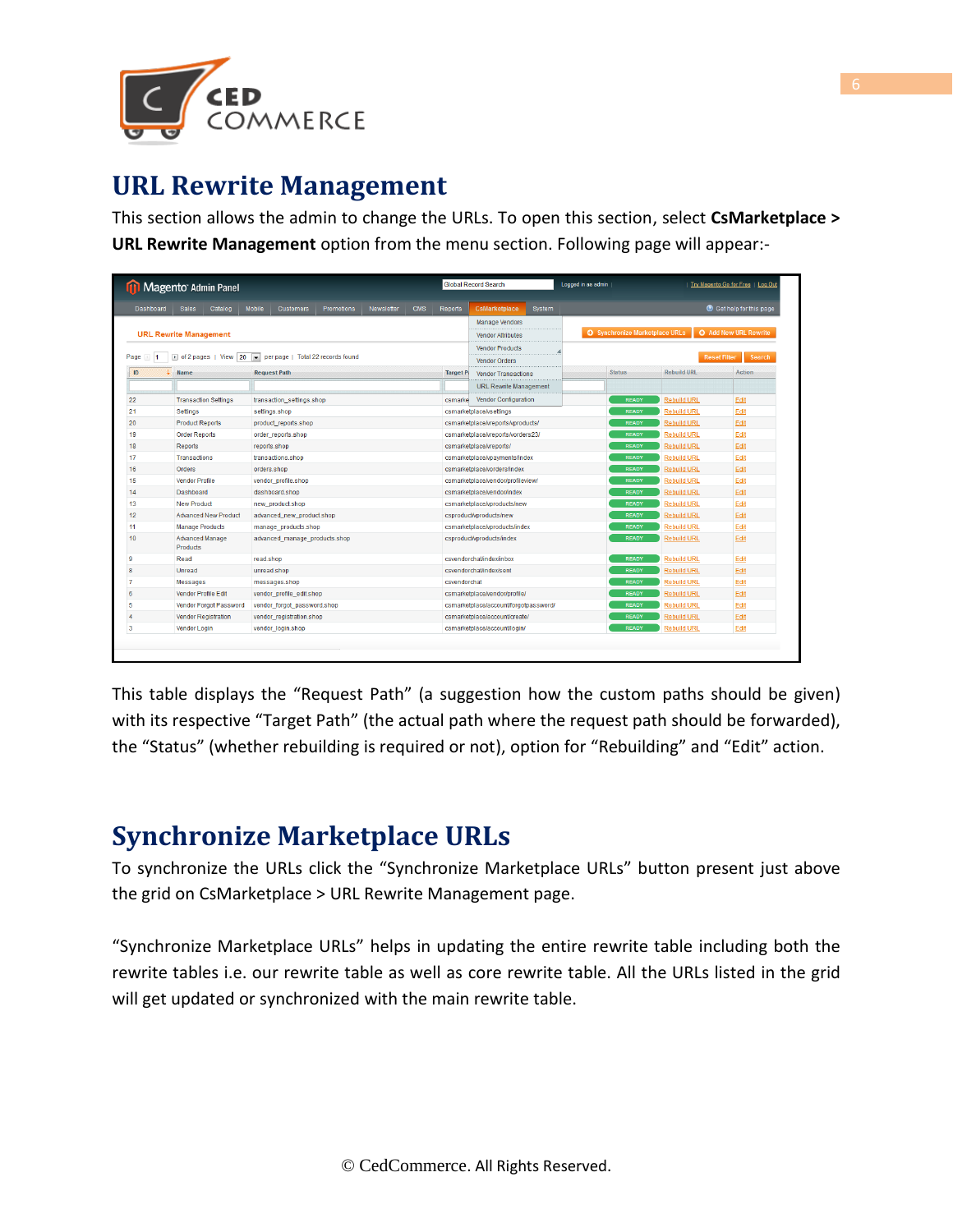

## **Add/Edit a URL Rewrite**

| <b>Edit URL Rewrite</b>                      |                                                                                           | O Back C Rebuild URL Reset C Save |
|----------------------------------------------|-------------------------------------------------------------------------------------------|-----------------------------------|
| <b>URL Rewrite Information</b>               |                                                                                           |                                   |
| Name<br>Request Path *<br><b>Target Path</b> | <b>Transaction Settings</b><br>transaction_settings.shop<br>csmarketplace/vsettings/index |                                   |

To add a URL Rewrite click on the "Add New URL Rewrite" button and to edit any URL Rewrite click on the "Edit" link of that particular URL Rewrite that has to be edited.

In the "Name" field provide the name of the URL Rewrite, in the "Request Path" provide your custom request path that should appear for a particular URL. "Target Path" shows the redirect path for a particular request. This field remains un-editable for security reasons.

## **Rebuild a URL**

To rebuild a URL either click on the respective "Rebuild" link for any particular URL or edit a URL Rewrite and click "Rebuild URL" button. Rebuilding updates the URL in the core URL Rewrite table. This functionality creates an entry of the URL Rewrite in the core Rewrite table.

If a particular URL is not found in the core URL Rewrite table then a red color Notification appears in the "Status" column on the URL Rewrite Management page indicating that Rebuilding is required. A Notification Message appears in the admin panel Notification area as well regarding the Rebuilding of the URLs. Thereafter, that specific URL can be Rebuild so as to create its entry in the main/core (default) URL Rewrite table. A screenshot given below depicts the same.